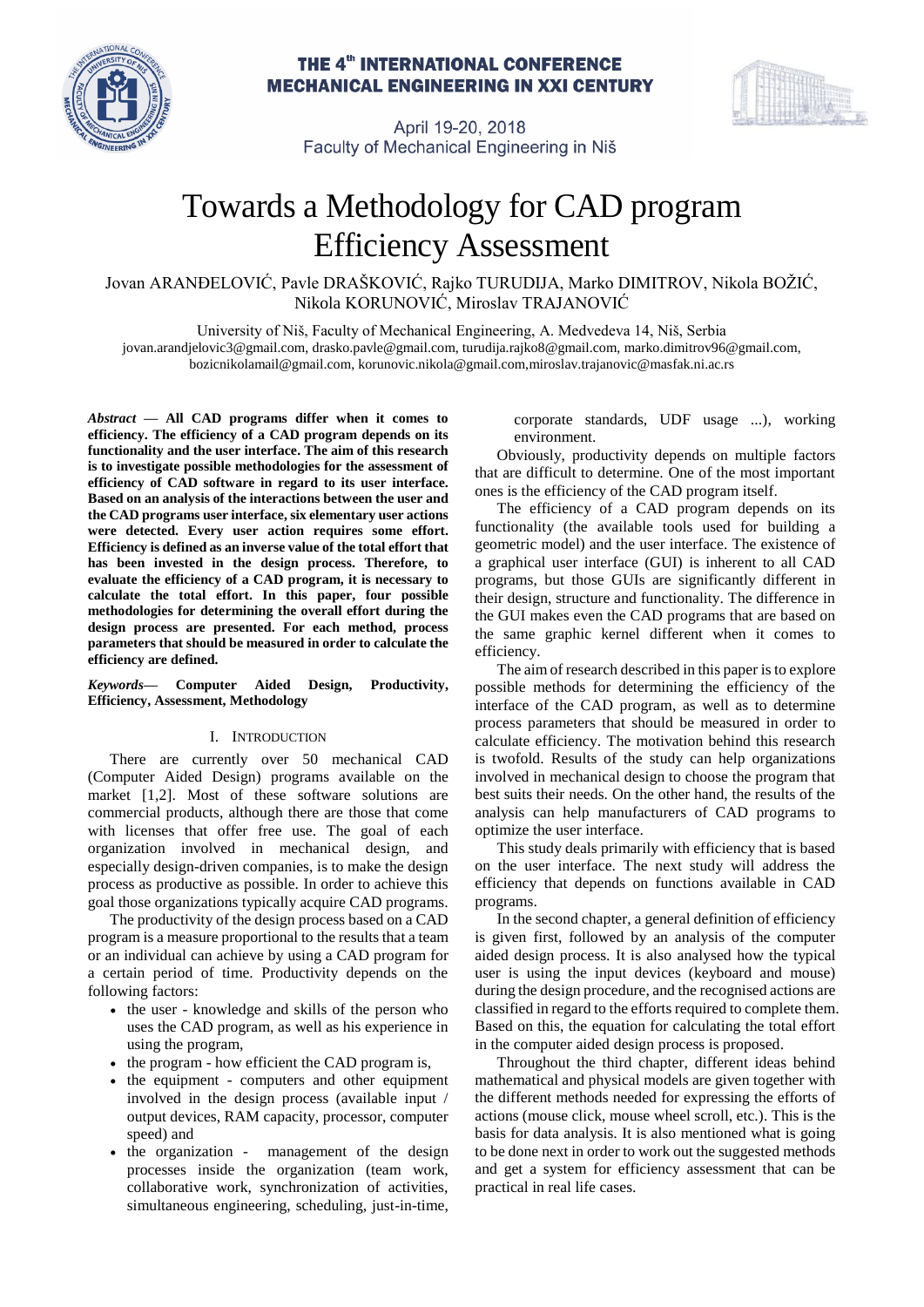# II. EFFICIENCY OF CAD PROGRAMS

According to the Business Dictionary [3], efficiency is "the comparison of what is actually produced or performed with what can be achieved with the same consumption of resources (money, time, labour, etc.). It is an important factor in the determination of productivity".

Efficiency of a CAD program (*Ef*) may also be defined as the relationship between the cost of design (*Cd*) and the effort invested in design (*E*).

$$
Ef = \frac{cd}{E} \tag{1}
$$

Because the price of the design is a category which can be negotiated, the concept of relative efficiency is introduced here. Relative efficiency (*Er*) is the inverse value of effort.

$$
Er = \frac{1}{E} \tag{2}
$$

Using relative efficiency, the efficiency of a CAD program may be expressed regardless of the project being done.

The use of the user interface of a CAD program during the design process requires physical and mental efforts. In this research only physical efforts were studied, while mental efforts were neglected.

A typical CAD user interface relies on the keyboard and the mouse asthe input devices. In order to interact with the input devices, right-handed people use their left hand for occasional keystrokes on Ctrl, Shift, Alt and Esc keys, and the right hand for mouse clicks and mouse wheel scrolls. Also, the right hand moves the mouse. When it is necessary to type in text or numerical values, people let go of the mouse and use their right hand or both hands for typing (Fig 1.).



Fig 1. Graphically presented control of input devices

Based on the previous analysis, it can be defined that the physical effort during the design process consists of the following elementary categories of actions:

- c **Left, right and middle mouse button clicks**. There is no significant difference in efforts that occurs when clicking on the left, middle and right mouse buttons. Therefore, these actions can be classified in the same category;
- s **Mouse wheel scrolls**. The elemental effort is one rotational step of the mouse wheel;
- l **Left hand keystrokes**. One elemental effort consists of positioning the finger on the Ctrl, Alt, Shift or Esc key and the keystroke;
- k **Right and left hand keystrokes**. In this case, the user is using both or one hand to type in one or more alphanumerical characters such as numerical values or the name of the part;
- m **Movement of the right hand together with the mouse**. The aim of this action is to control the position of the cursor on the screen. It should be borne in mind that the user can adjust the mouse sensitivity by changing the speed of moving the mouse in the control panel of the operating system;
- t **Transfer (movement) of the right hand from the mouse to the keyboard or vice versa** (number). Each move to the keyboard and each return to the mouse are counted as separate elemental efforts.

The previous analysis is related to right-handed users. A similar analysis can be done for left-handed users, during them the effort should remain approximately the same.

The total effort (E) is a sum of the **particular efforts**:

$$
E = C + S + L + K + M + T \tag{3}
$$

Where:

- $C$  represents the particular effort for left, right and middle mouse button clicks,
- $S$  represents the particular effort for mouse wheel scrolls,
- L represents the particular effort for left hand keystrokes,
- $K$  represents the particular effort for right and left hand keystrokes (the usual typing on the keyboard),
- $M$  represents the particular effort for movements of the right hand together with the mouse in order to control the position of the cursor,
- T represents the particular effort needed to transfer (movement) the right hand from the mouse to the keyboard or vice versa.

#### III. METHODOLOGY

In order to determine the overall effort by adding particular efforts, it is necessary to set up a method by which particular efforts can be expressed in the same unit. Also, the method should define how the quantification of elementary efforts will be carried out.

Several methods to express the efforts related to specific actions are explored here in such a way that they can be summated. So far, four different approaches to determine physical effort of design are identified:

- 1. the click based approach,
- 2. the time based approach,
- 3. the path based approach and
- 4. the energy based approach.

The rest of this chapter is devoted to the closer elaboration of these methods, but their comparison is foreseen in future work.

# *A. Click based approach*

In order to express the effort needed for performing different actions such as mouse clicks, moving the mouse, transfers of hand and typing, the concept of an atomic effort (*ec)* is introduced. It is equivalent to one mouse click.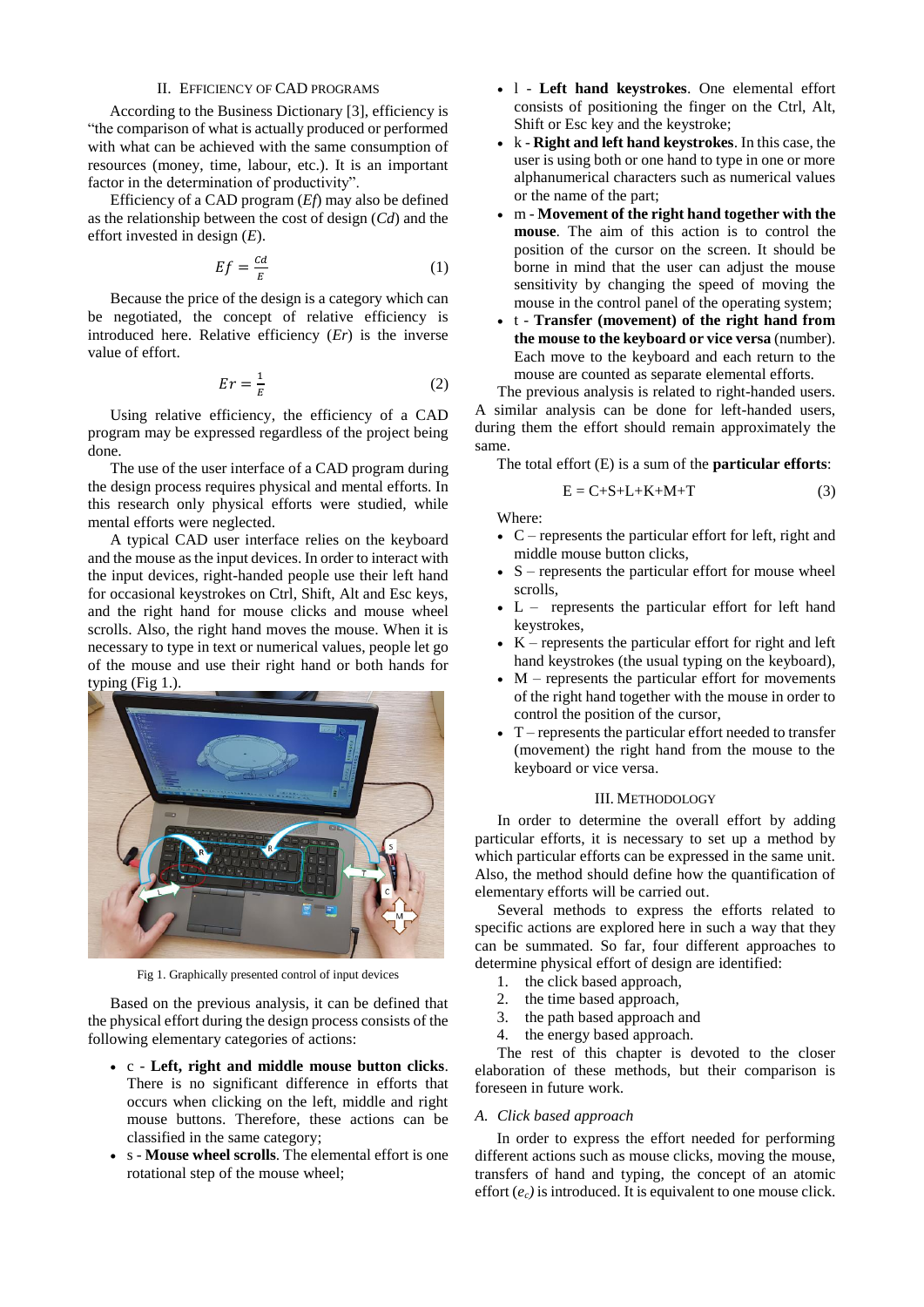Left, right and middle mouse button clicks are all considered to require the same atomic effort.



Fig 2. Different approaches to expressing physical effort during a process of computer aided design

The particular effort related to mouse clicks, performed during a design session in a CAD program, may be defined as:

$$
C = \sum_{i=0}^{i=c} e_c \tag{4}
$$

Where  $e_c$  represents one left, right or middle mouse button click and "c" represents the total number of clicks.

The idea behind the click based approach is to express the effort that an average user makes in order to perform the actions of mouse wheel scrolling, typing, movement of the mouse or transfer of the hand in term of the effort required to perform one mouse click. In this way, the atomic effort for rotating the mouse wheel for one scrolling step, es, can be expressed as:

$$
e_s = w_s e_c \tag{5}
$$

Where  $w_s$  is the weight coefficient used for the conversion of a mouse wheel scrolling effort to an atomic effort.

Typing on the keyboard, movement of the mouse or the transfer of hand are actions that require different, probably greater, efforts, so the atomic efforts related to those may be defined as:

$$
e_l = w_l e_c \tag{6}
$$

$$
e_k = w_k e_c \tag{7}
$$

$$
e_m = w_m e_c \tag{8}
$$

$$
e_t = w_t e_c \tag{9}
$$

Where:

- $w_s$  represents the weight coefficient for the mouse scrolling action,
- $w_1$  represents the weight coefficient for the action of typing on the keyboard with the left hand,
- $w_k$  represents the weight coefficient for the action of typing on the keyboard with both hands,
- $w_m$  represents the weight coefficient for the action of moving the mouse,
- $w_t$  represents the weight coefficient for transferring the hand from the mouse to the keyboard or vice versa.

Following the analogy, the particular effort for s mouse wheel scrolls may be defined as:

$$
S = \sum_{i=0}^{i=s} e_s = w_s \sum_{i=0}^{i=s} e_c
$$
 (10)

The particular effort for l left hand keystrokes is defined as:

$$
L = \sum_{i=0}^{i=l} e_i = w_i \sum_{i=0}^{i=l} e_c \tag{11}
$$

The particular effort for keyboard typing of k characters with both hands is equal to:

$$
K = \sum_{i=0}^{i=k} e_k = w_k \sum_{i=0}^{i=k} e_c
$$
 (12)

The particular effort for m mouse movements with the hand is defined as:

$$
M = \sum_{i=0}^{i=m} e_m = w_m \sum_{i=0}^{i=m} e_c
$$
 (13)

The particular effort for t hand transfers from the mouse to the keyboard or vice versa is defined as:

$$
T = \sum_{i=0}^{i=t} e_t = w_t \sum_{i=0}^{i=t} e_c
$$
 (14)

The weight coefficients are used to define the ratio between the effort needed for a specific action and the atomic effort, and also to overcome the difference in units in which the partial efforts are expressed. These weight coefficients will be calculated based on some of the following approaches: path, time or energy based approach. The problem with these weight coefficients is the fact that the base unit needs to become one mouse click after we have multiplied the action quantity with the said coefficient. To do so, for example, a number of mouse scrolls must be multiplied by a coefficient which has a unit where the denominator is a mouse scroll, and the numerator is a mouse click. This would apply to all actions, but finding these though theoretically possible is something to work on.

A total value for the effort can be calculated as in equation (3), with the unit of E being a mouse click.

- For this approach following events should be measured: • c - number of left, right and middle mouse button
- clicks,
- s number of mouse wheel scrolls.
- l number of left hand keyboard strokes,
- k number of characters typed on keyboard,
- m number of mouse movements together with the hand,
- t number of hand transfers from the mouse to the keyboard or vice versa.

#### *B. Time based approach*

According to this approach, the effort is proportional to the total time needed for the completion of the design process.

In order to eliminate the influence of an individual users' skills, statistically calculated average values of time required by certain types of actions are used. Therefore, this method requires that an auxiliary experiment be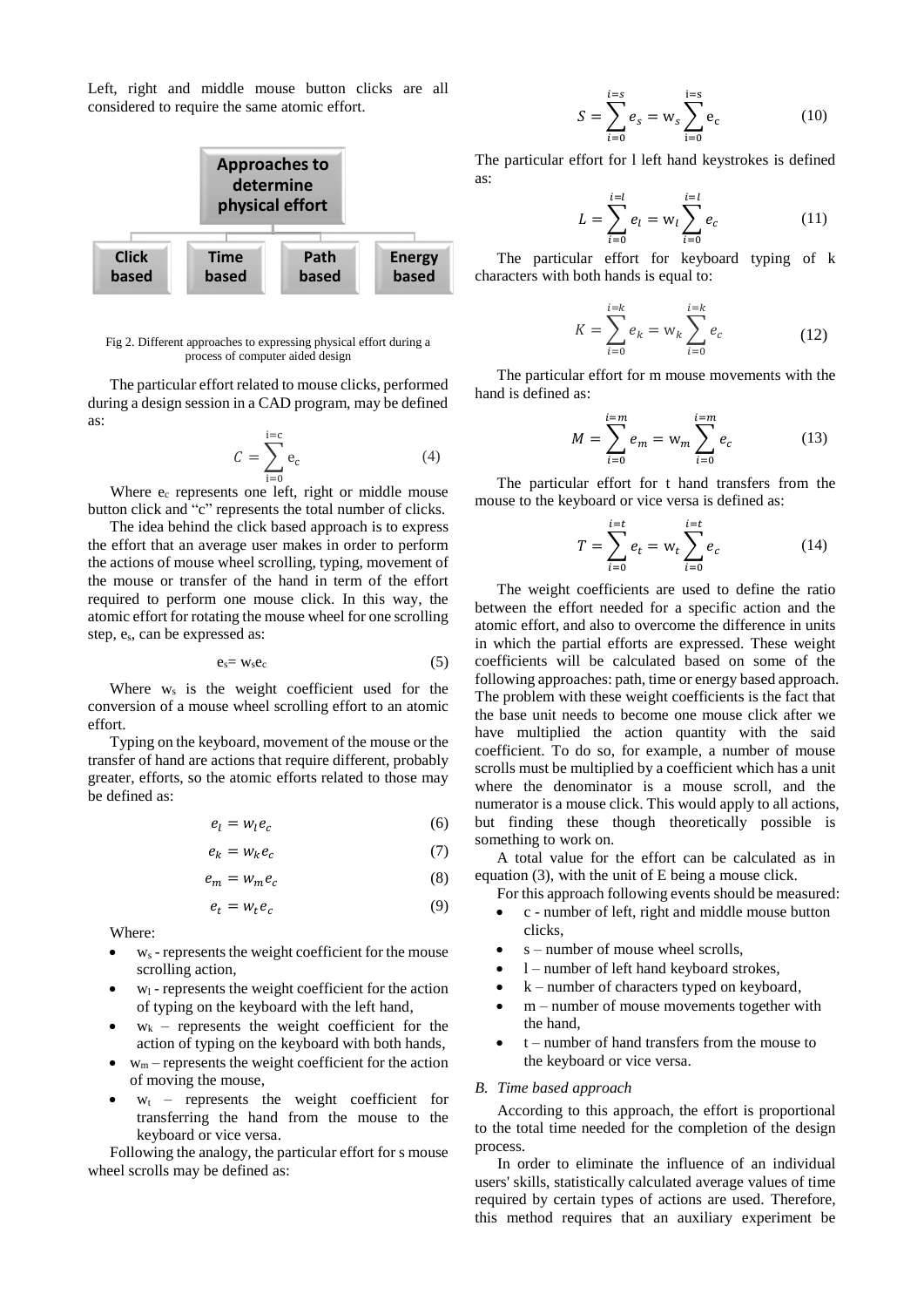performed with a large number of users with different characteristics (age, gender, left-handed or right-handed people etc.). The aim of this experiment is to calculate the average times needed to perform a single instance of each action: mouse click, key stroke, mouse scroll, mouse movement and transferring the hand from the mouse to the keyboard or vice versa. For this approach the following data needs to be determined using the auxiliary experiment:

 $t_c$  – the average time required for one left, right or middle mouse click,

 $t_s$  – the average time required for mouse wheel scroll,

 $t_1$  – the average time required for left hand keystrokes (ctrl, alt, left side shift and esc),

 $t_k$  – the average time required for typing with both hands,

 $t_m$  – the average time required for mouse movement together with hand and

 $t_t$  – the average time required for hand transfer from mouse to keyboard or vice versa.

Getting an average time for multiple users will make this method more objective and reliable.

The particular effort (time) related to mouse clicks, performed during a design session in a CAD program, may be defined as:

$$
C = \sum_{i=0}^{i=c} t_c \tag{15}
$$

Where  $t_c$  is the average time required for one mouse click and "c" is the number of left, right and middle mouse button clicks.

Particular effort for the rest of the actions may be defined as:

$$
S = \sum_{i=0}^{i=s} t_s \tag{16}
$$

$$
L = \sum_{i=0}^{i=1} t_1
$$
 (17)

$$
K = \sum_{i=0}^{i=k} t_k
$$
 (18)

$$
M = \sum_{i=0}^{i=m} t_m \tag{19}
$$

$$
T = \sum_{i=0}^{i=t} t_t \tag{20}
$$

Therefore, to determine the particular efforts it is necessary to experimentally determine occurrence of c, s, l, k, m and t, like in the case of the click based approach. The total effort for this approach can be calculated as in equation (3), with the unit of E being in seconds.

# *C. Path based approach*

According to this approach, the effort is equal to the total path traversed by arms or fingers in interaction with GUI during the design session. Next figure represents typical path of mouse cursor on the display. The user's hand along with the mouse crosses a similar path but downscaled.



Fig 3. Heat map of my mouse path after 4 hours of casual PC usage [6]

Paths for mouse clicks and mouse wheel scrolls are always the same. Contrary to this, paths required for all other type of input actions are different – context dependent. Therefore, this approach requires an auxiliary experiment in order to determine:

 $p_c$  – The length of path required for completing one mouse click;

 $p_s$  – The length of path required for one mouse wheel scroll (one rotational step). It will be calculated experimentally, using the diameter of the mouse wheel;  $p_1$  – The average length of path required for left hand keystrokes (ctrl, alt, shift, esc);

 $p_k$  – The average length of path required for typing with both hands;

 $p_m$ – The average length of path required for one mouse movement together with the hand;

 $p_t$  – The average length of path required for a hand transfer from the mouse to the keyboard or vice versa. It will be measured from the centre of the mouse pad to the middle of keyboard (Fig 4.).

$$
p_t = \frac{L}{2} + a \tag{17}
$$



Fig 4. A graphic display of the dimensions required to calculate the average hand transfer distance

The particular effort (distance) related to mouse clicks, performed during a design session in a CAD program, may be defined as: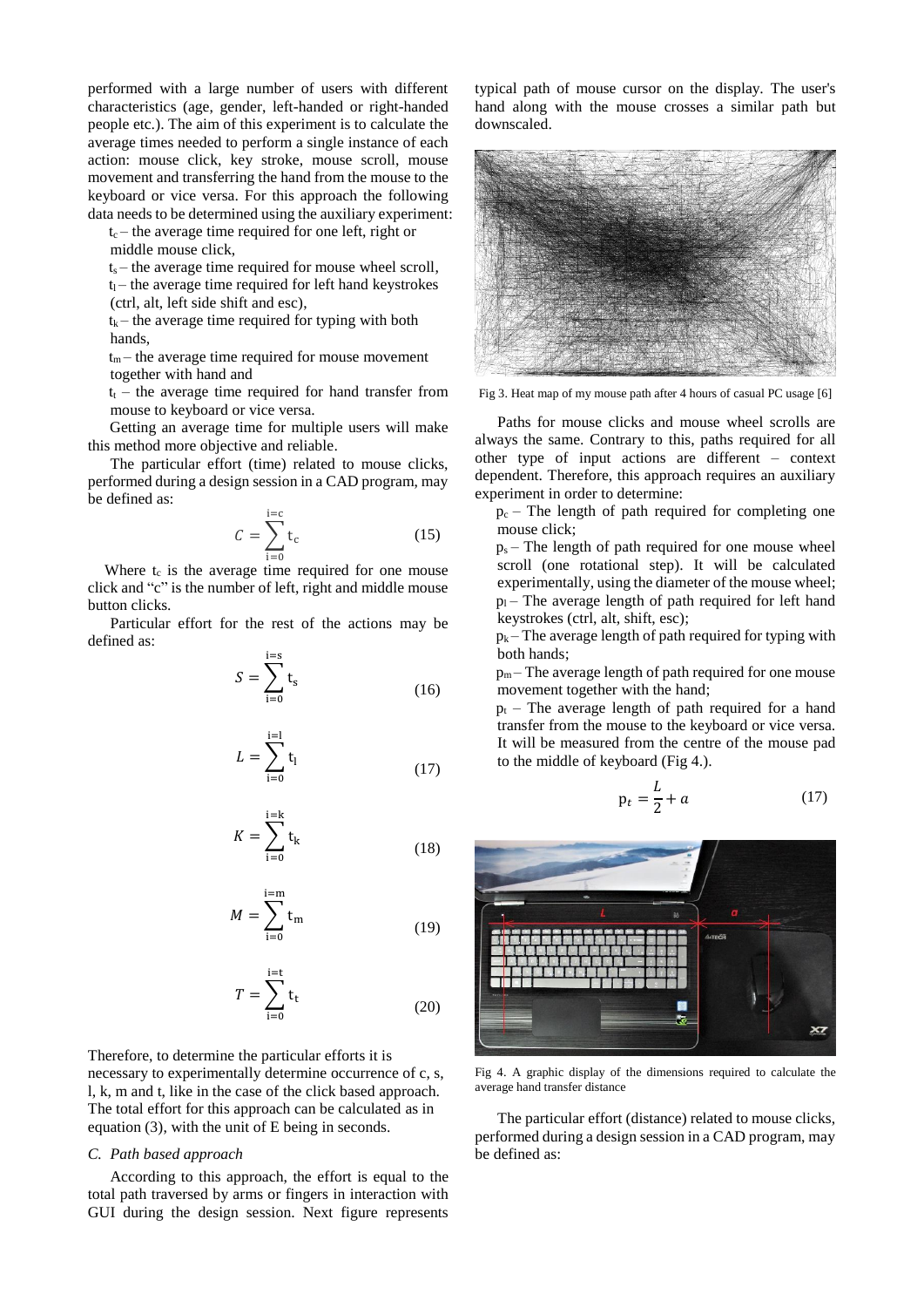$$
C = \sum_{i=0}^{i=c} p_c \tag{21}
$$

Where  $p_c$  is the path required for one mouse click and "c" is the number of left, right and middle mouse button clicks.

Particular effort for the rest of actions may be defined as:

$$
S = \sum_{i=0}^{i=s} p_s \tag{22}
$$

$$
L = \sum_{i=0}^{i=1} p_i
$$
 (23)

$$
K = \sum_{i=0}^{i=k} p_k \tag{24}
$$

$$
M = \sum_{i=0}^{i=m} p_m \tag{25}
$$

$$
T = \sum_{i=0}^{i=t} p_t \tag{26}
$$

Therefore, to determine the particular efforts it is necessary to experimentally determine occurrence of c, s, l, k, m and t, like in the case of the click based approach. The total effort for this approach can be calculated as in equation (3), with the unit of E being in meters.

Calculating the particular effort for the mouse movement together with the hand in the path based approach can be done also by direct measuring of the mouse path during the session of computer aided design. This method will give a more exact value.

#### *D. Energy based approach*

The idea behind this approach is to calculate how much energy (e) it takes for a specific action to be completed. The energy needed for some of the actions will be calculated using mechanic laws. For example, in order to move the mouse, the user has to overcome all forces that oppose mouse movement. The first of those is the frictional force caused by static friction. In order to overcome this force, the user needs to act upon the mouse using the force that is higher than the frictional force. While moving the mouse, the user also needs to overcome the inertial force and the force that is the result of the dynamic friction.

To calculate the particular efforts, it is necessary to define the following values:

 $e_c$  – the energy required for one left, right or middle mouse click,

 $e_s$  – the energy required for one mouse wheel scroll,

 $e_1$  – the average energy required for one left hand keystroke (ctrl, alt, shift, esc),

 $e_k$  – the average energy required for typing with both hands,

e<sup>m</sup> – the average energy required for one mouse movement together with the hand,

 $e_t$  – the energy required for an average hand transfer from the centre of the mouse pad to the middle of keyboard.

The particular effort (energy) related to mouse clicks, performed during a design session in a CAD program, may be defined as:

$$
C = \sum_{i=0}^{i=c} e_c \tag{27}
$$

Where  $e_c$  is the energy required for one left, right or middle mouse click, and "c" is the number of mouse clicks, as determined in click based approach.

The particular efforts for the rest of the actions may be defined as:

$$
S = \sum_{i=0}^{i=s} e_s \tag{28}
$$

$$
L = \sum_{i=0}^{i=1} e_i
$$
 (29)

$$
K = \sum_{i=0}^{i=k} e_k \tag{30}
$$

$$
M = \sum_{i=0}^{i=m} e_m \tag{31}
$$

$$
T = \sum_{i=0}^{i=t} e_t \tag{32}
$$

Again, to determine particular efforts it is necessary to experimentally determine occurrence of c, s, l, k, m and t, like in the case of the click based approach. The total effort for this approach can be calculated as in equation (3), with the unit of E being in joules.

#### IV.CONCLUSION

The efficiency of the user interface of a CAD program can be expressed in terms of total effort that the user invests during the computer aided design process. To determine this effort, four methodologies were identified: the click based approach, the time based approach, the path based approach and the energy based approach. For each methodology, a way of calculating particular efforts has been presented, together with the necessary values that have to be measured or quantified.

In order to choose the best method, in the further work it is necessary to elaborate each of these methodologies, and then compare the results of their application in evaluation of CAD programs efficiency.

## ACKNOWLEDGMENT

This paper is the result of the student project BestCAD, sponsored by the University of Niš, Faculty of Mechanical Engineering.